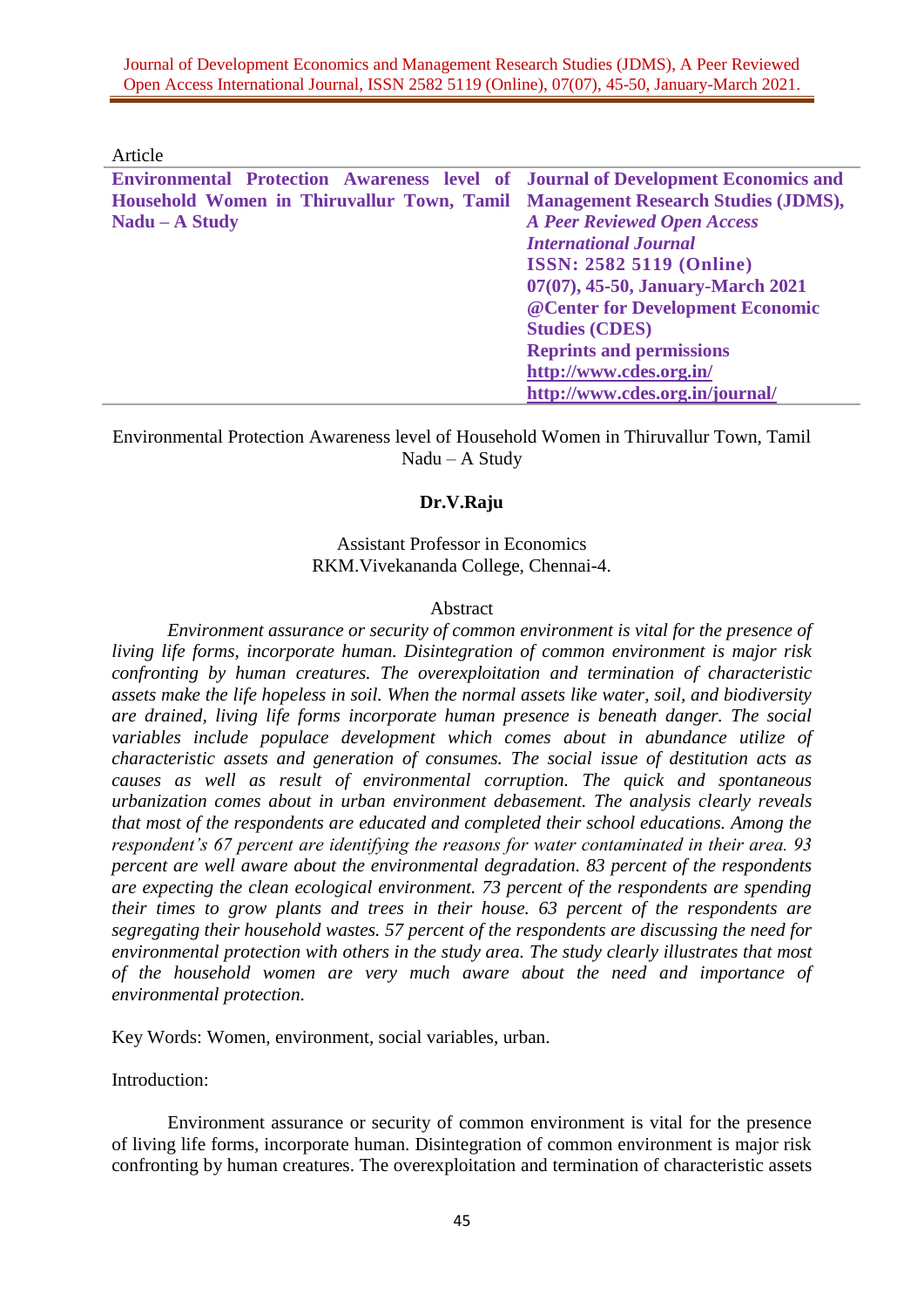make the life hopeless in soil. When the normal assets like water, soil, and biodiversity are drained, living life forms incorporate human presence is beneath danger. The natural corruption is additionally result of the energetic exchange of financial, and organization impacts (Service of Fund, 1998-99). The social variables include populace development which comes about in abundance utilize of characteristic assets and generation of consumes. The social issue of destitution acts as causes as well as result of environment corruption. The quick and spontaneous urbanization comes about in urban environment debasement.

The financial components as globalization impacts, the showcase disappointment and changes in cost framework of environment generation beside lack of property right and nonappearance of appropriate financial improvement is additionally result in natural debasement. Recognizing the noteworthiness of environment and its assurance both at the national and worldwide levels different endeavors have been taking place.

Nations come to multinational assertions on environment security because it could be a worldwide marvel. The mindfulness among individuals around the have to ensure environment for survival compel them to discover out arrangement for environment debasement. The threat of environment debasement which has grave results on life cleared way for beginning and development of natural developments.

Problem of the study:

Women and environment are closely bounded. Women are obvious on-screen characters and donors to natural rebuilding and preservation by contributing as agriculturists, water asset protectionists and conventional researchers. On this ground the role of Women on environmental protection is essential. But, now a day the active participation of female group in this kind of activities are becoming very low. In this study, attempt was made to look into the reasons and level of awareness of the female population on environmental protection.

Review of Literatures:

- Tien Handayani Nafi, Ratih Lestarini (2018), Female and male having an equal opportunity in protecting and promoting environment. Female responsibility on protecting the environment becomes more important than male.
- Donna Asteria, Agus Brotosusilo (2016) The study highlights that majority of the environmental related problems are affects largely by women.
- Cathey wesis (2011), The study found that the biological temperament of women, social construction of womanhood and racism result in environmental injustice to women.

Objectives of the study:

- 1. To know the Socio-Economic conditions of the household women in the study area.
- 2. To identify the level of awareness on environmental protection among the household women in the study area.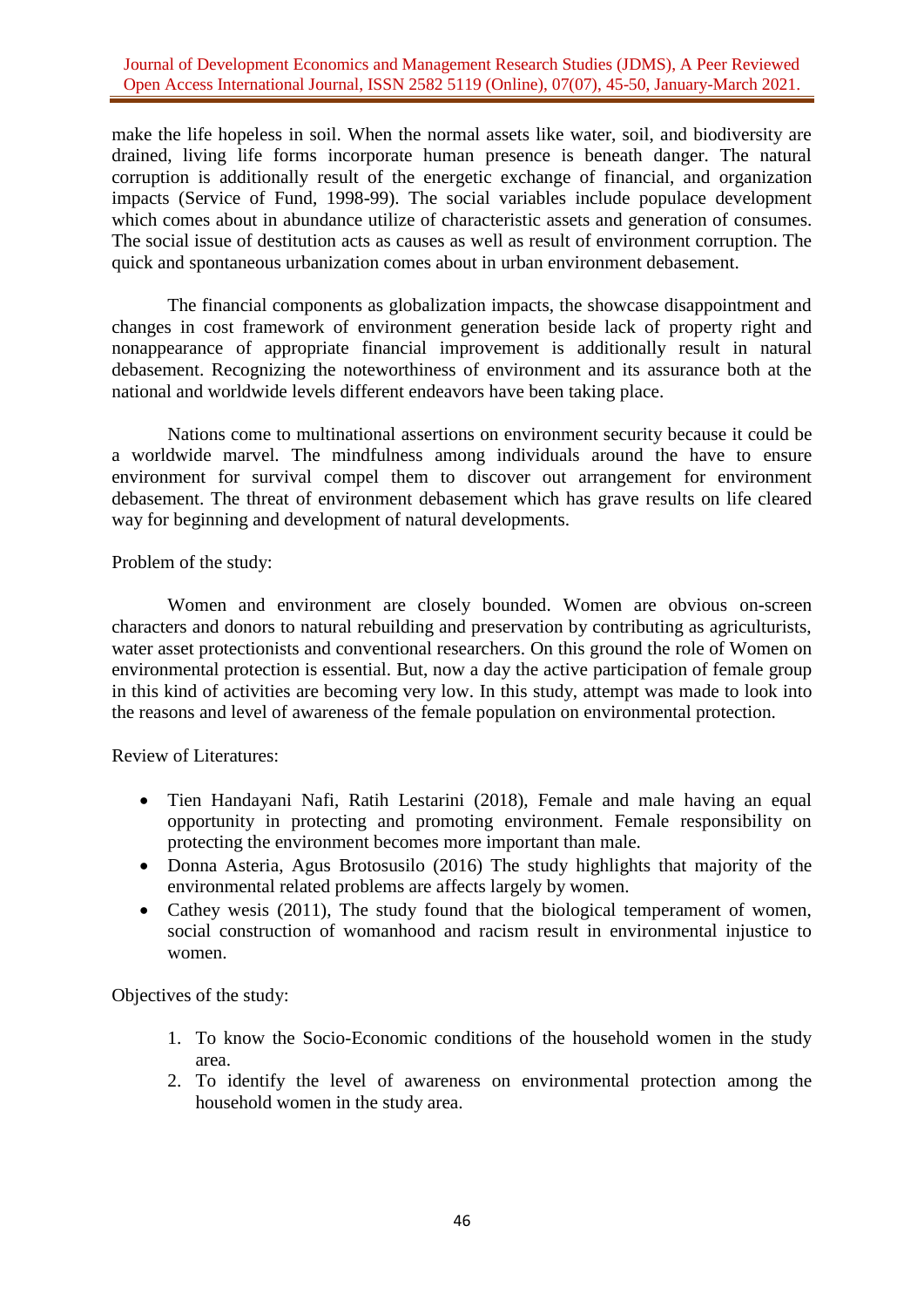# Methodology:

The study was conducted with the help of primary data. Thiruvallur Town was purposively chosen for the study. For the study about 30 women households were randomly chosen in a selected street of the town. They were interviewed with a well-organized pretested questionnaire to explore the level of awareness about environmental protection among the household women in the study area. A simple random sample method was adopted to collect the study related information. Statistical tools like mean, standard deviation, t-test and simple percentage analysis were used in this study.

Analysis of the Study

| Age                    |                          |                       |      |          |         |                    |
|------------------------|--------------------------|-----------------------|------|----------|---------|--------------------|
| Classifications        | Number of<br>Respondents | Mean<br>Percentage    |      | Std.dev. | t-value | Sig.<br>(2 tailed) |
| $<$ 25                 | $\overline{4}$           | 13                    |      | 9.15     | 21.067  |                    |
| $26 - 35$              | 9                        | 30                    |      |          |         | .000               |
| 36-40                  | 10                       | 33                    | 35.2 |          |         |                    |
| >40                    | 7                        | 23                    |      |          |         |                    |
| Total                  | 30                       | 100                   |      |          |         |                    |
|                        |                          | <b>Marital Status</b> |      |          |         |                    |
| Classifications        | Number of<br>Respondents | Percentage            | Mean | Std.dev. | t-value | Sig.<br>(2 tailed) |
| <b>Un-Married</b>      | 3                        | 10                    |      | 0.36     | 29.001  | .000               |
| Married                | 26                       | 87                    | 1.93 |          |         |                    |
| Widowed                | 1                        | 3                     |      |          |         |                    |
| Total                  | 30                       | 100                   |      |          |         |                    |
| <b>Family Size</b>     |                          |                       |      |          |         |                    |
| Classifications        | Number of<br>Respondents | Percentage            | Mean | Std.dev. | t-value | Sig.<br>(2 tailed) |
| $\leq$ 3               | 3                        | 10                    |      | 1.017    | 21.541  |                    |
| $3$ to $4$             | 19                       | 63                    | 4.0  |          |         | .000               |
| >5                     | 8                        | 27                    |      |          |         |                    |
| Total                  | 30                       | 100                   |      |          |         |                    |
| Literacy               |                          |                       |      |          |         |                    |
| Classifications        | Number of<br>Respondents | Percentage            | Mean | Std.dev. | t-value | Sig.<br>(2 tailed) |
| No formal<br>education | 6                        | 20                    |      | 1.03     | 19.01   |                    |
| School level           | 18                       | 60                    | 3.6  |          |         | .000               |
| Graduate               | 5                        | 17                    |      |          |         |                    |

# Table: 1 Socio-Economic indicators of Sample Respondents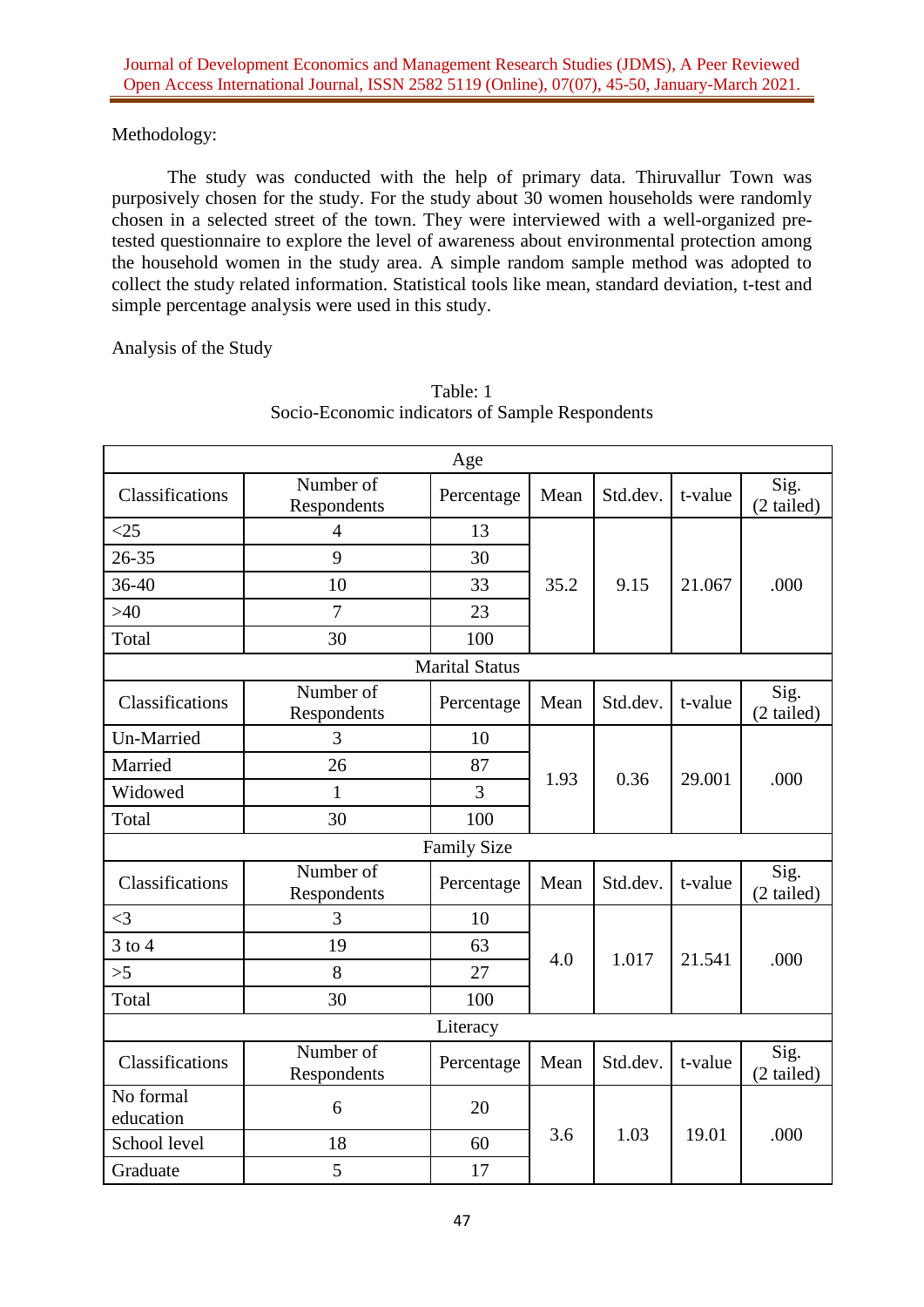Journal of Development Economics and Management Research Studies (JDMS), A Peer Reviewed Open Access International Journal, ISSN 2582 5119 (Online), 07(07), 45-50, January-March 2021.

| Others |    | . .               |
|--------|----|-------------------|
| Total  | υU | $\Omega$<br>1 V V |

Note: t-value significant at 5% Source: Primary Data

### Age:

Most of the sample respondents are under the age group of 36-40. 9 respondents are in 26-35 years of age. Age of the 7 respondents are more than 40 and 4 members consists of less than 25. The table reveals that the sample respondents of the study analysis are mostly under the age group of 36 to 40.

# Marital Status:

Among the sample respondents 26 are married. 3 are un-married and 1 respondent is widowed. The study reveals that most of the respondents are married.

### Family Size:

The family size is another important component which decided the decision-making capacity of the women respondents in each and every household. In the study area, most of the families are found in the family size of 3 to 4 members with 63 percent. 27 percent of the respondents are having more than 5 family members and 10 percent of the respondents are with less than 3 members in a family.

#### Literacy:

The level of literacy is also another important variable which ensures the environmental protection. In the study area most of the sample respondents are completed their school level education with the percentage of 60. Among the sample respondents, 20 percent have no formal education. 17 percent of the sample respondents have completed their graduation and 3 percent of the respondents completed others forms of education. The analysis clearly reveals that the most of the respondents are educated and completed their school education.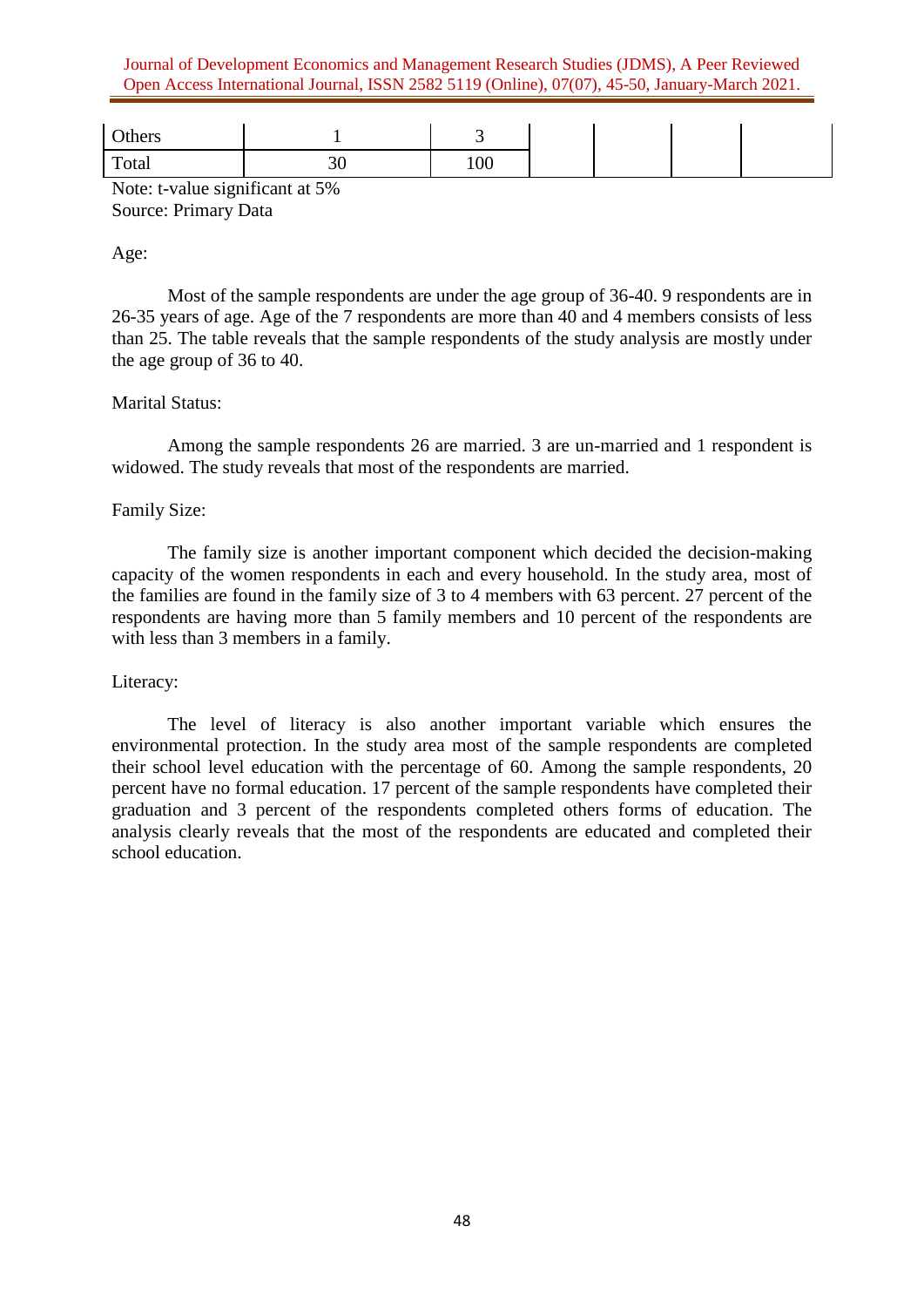| Types of House     |                       |            |      |          |        |                    |
|--------------------|-----------------------|------------|------|----------|--------|--------------------|
| Classifications    | Number of Respondents | Percentage | Mean | Std.dev. | t      | Sig.<br>(2 tailed) |
| Hut                | $\overline{2}$        | 7          | 2.46 | 0.62     | 21.486 | .000               |
| Tiled              | 12                    | 40         |      |          |        |                    |
| Terraced           | 16                    | 53         |      |          |        |                    |
| Total              | 30                    | 100        |      |          |        |                    |
| Ownership of House |                       |            |      |          |        |                    |
| Classifications    | Number of Respondents | Percentage | Mean | Std.dev. | t      | $Sig. (2-tailed)$  |
| Owned              | 28                    | 93         | 1.06 | 0.253    | 23.028 | .000               |
| Rental             | $\overline{2}$        | 7          |      |          |        |                    |
| Total              | 30                    | 100        |      |          |        |                    |

Table 2 Socio-Economic indicators of Sample Respondents

Note: t-value significant at 5% Source: Primary Data

Type of House:

The study shows that the sample respondents are dwelling in huts, titled house and terraced houses. In the study area 53 percent of the respondents are residing in terraced house. 40 percent of the respondents are residing in tiled house and 7 percent of the respondents are residing in huts. The study reveals that most of the respondent are resides in terraced house.

Ownership of House:

The study shows that most of the respondents are residing in own house with the percentage of 93 and only 7 percent of the respondents are residing with rental houses. The study variable clearly reveals that the respondents are having more scope for working with environmental based activities.

| Classification                   | Yes | Percentage | N <sub>0</sub> | Percentage |
|----------------------------------|-----|------------|----------------|------------|
| Causes of Contaminated water     | 20  | 67         | 10             | 33         |
| <b>Environmental Degradation</b> | 28  | 93         |                |            |
| Clean ecological environment     | 25  | 83         |                | 17         |
| Growing plants and trees         | 22. | 73         |                | 27         |
| Segregation of wastes            | 19  | 63         | 11             | 37         |
| Discussing with others           | 17  | 57         | 13             | 43         |

Table 3 Level of awareness among the sample respondents on Environmental Protection

Source: Primary Data